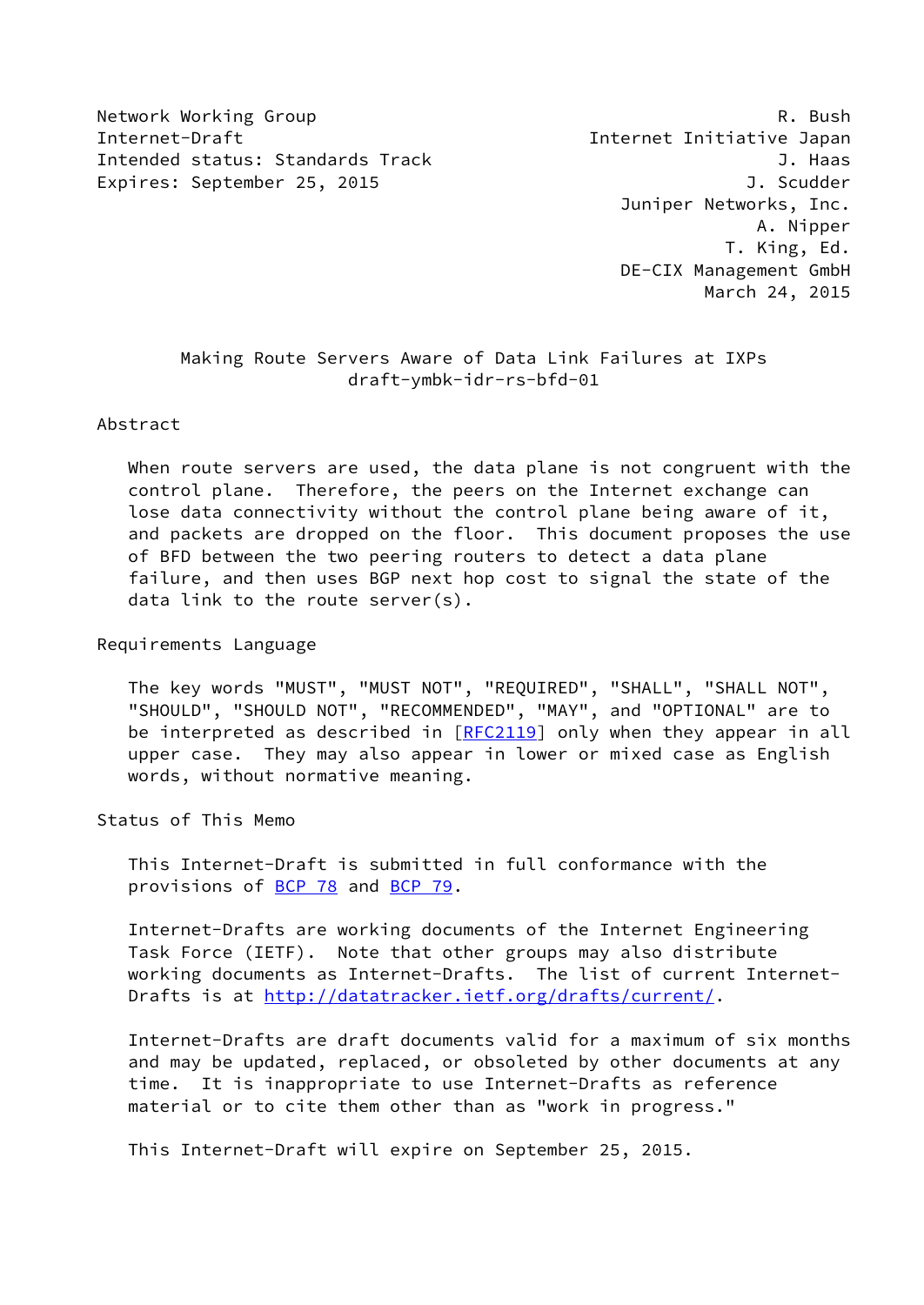<span id="page-1-1"></span>Internet-DraMaking Route Servers Aware of Data Link Failures March 2015

## Copyright Notice

 Copyright (c) 2015 IETF Trust and the persons identified as the document authors. All rights reserved.

This document is subject to **[BCP 78](https://datatracker.ietf.org/doc/pdf/bcp78)** and the IETF Trust's Legal Provisions Relating to IETF Documents [\(http://trustee.ietf.org/license-info](http://trustee.ietf.org/license-info)) in effect on the date of publication of this document. Please review these documents carefully, as they describe your rights and restrictions with respect to this document. Code Components extracted from this document must include Simplified BSD License text as described in Section 4.e of the Trust Legal Provisions and are provided without warranty as described in the Simplified BSD License.

 This document may not be modified, and derivative works of it may not be created, and it may not be published except as an Internet-Draft.

# Table of Contents

|    | $\overline{\mathbf{3}}$                                           |  |
|----|-------------------------------------------------------------------|--|
|    | 2.1. Mutual Discovery of Route Server Client Routers $\cdots$ 3   |  |
|    |                                                                   |  |
|    | 3. Advertising Client Router Connectivity to the Route Server . 5 |  |
|    | 4. Utilizing Next Hop Unreachablility Information at Client       |  |
|    |                                                                   |  |
|    | $\underline{5}$ . Recommendations for Using BFD 5                 |  |
| 6. | 6                                                                 |  |
|    | 6                                                                 |  |
|    |                                                                   |  |
|    |                                                                   |  |

# <span id="page-1-0"></span>[1](#page-1-0). Introduction

 In configurations (typically Internet exchanges) where EBGP routing information is exchanged between client routers through the agency of a route server  $[I-D.iett-idr-ix-bgp-route-server]$ , but traffic is exchanged directly, operational issues can arise when partial data plane connectivity exists among the route server client routers. This is because, as the data plane is not congruent with the control plane, the client routers on the Internet exchange can lose data connectivity without the control plane - the route server - being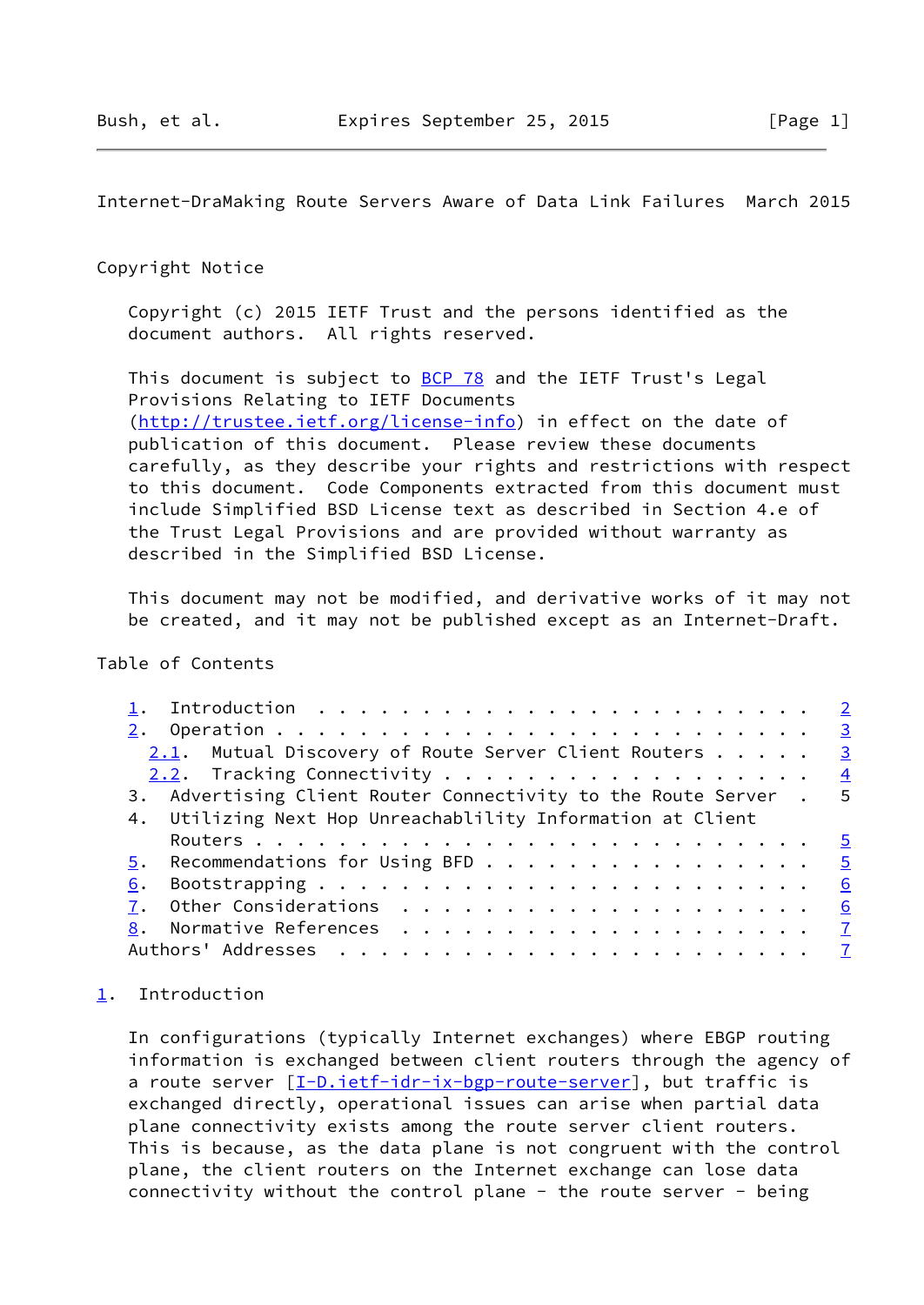aware of it, and packets are dropped on the floor.

To remedy this, two basic problems need to be solved:

Bush, et al. **Expires September 25, 2015** [Page 2]

<span id="page-2-1"></span>Internet-DraMaking Route Servers Aware of Data Link Failures March 2015

 1. Client routers must have a means of verifying connectivity amongst themselves, and

 2. Client routers must have a means of communicating the knowledge so gained back to the route server.

 The first can be solved by application of Bidirectional Forwarding Detection [[RFC5880](https://datatracker.ietf.org/doc/pdf/rfc5880)]. The second can be solved by use of BGP NH-SAFI  $[I-D.iett-idr-bgp-nh-cost]$ . There is a subsidiary problem that must also be solved. Since one of the key value propositions offered by a route server is that client routers need not be configured to peer with each other:

 3. Client routers must have a means (other than configuration) to know of one another's existence.

This can also be solved by an application of BGP NH-SAFI.

 Throughout this document, we generally assume that the route server being discussed is able to represent different RIBs towards different clients, as discussed in section 2.3.2.1. [\[I-D.ietf-idr-ix-bgp-route-server](#page-6-4)]. These procedures (other than the use of BFD to track next hop reachability) have limited value if this is not the case.

#### <span id="page-2-0"></span>[2](#page-2-0). Operation

 Below, we detail procedures where a route server tells its client routers about other client routers (by sending it their next hops using NH-SAFI), the client router verifies connectivity to those other client routers (using BFD) and communicates its findings back to the route server (again using NH-SAFI). The route server uses the received NH-SAFI routes as input to the route selection process it performs on behalf of the client.

<span id="page-2-2"></span>[2.1](#page-2-2). Mutual Discovery of Route Server Client Routers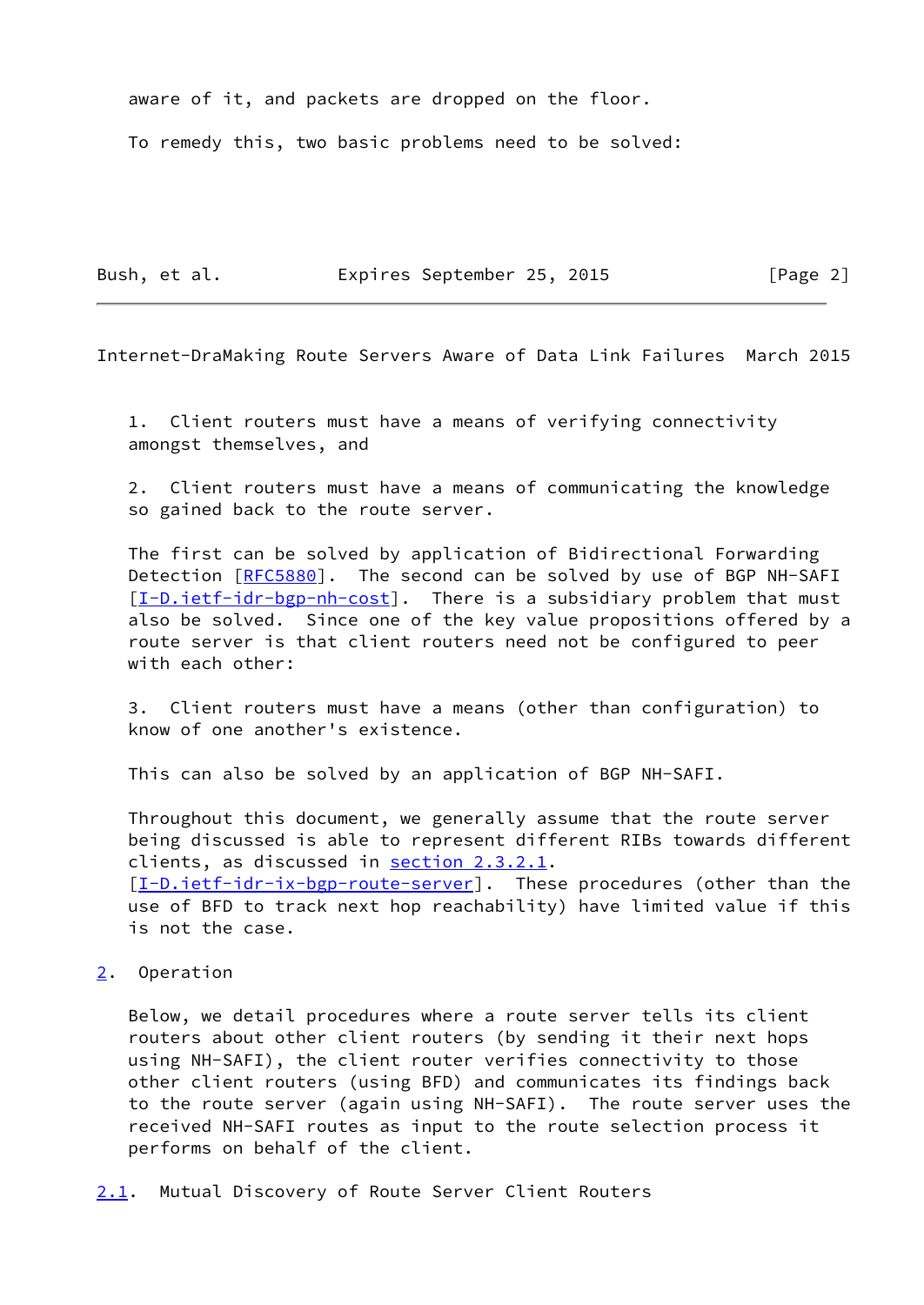Strictly speaking, what is needed is not for a route server client router to know of other (control-plane) client routers, but rather to know (so that it can validate) all the next hops the route server might choose to send the client router, i.e. to know of potential forwarding plane relationships.

 In effect, this requirement amounts to knowing the BGP next hops the route server is aware of in its Adj-RIBs-In. Fortunately, [\[I-D.ietf-idr-bgp-nh-cost](#page-6-5)] defines a construct that contains exactly this data, the "Next-Hop Information Base", or NHIB, as well as procedures for a BGP speaker to communicate its NHIB to its peer.

Bush, et al. **Expires September 25, 2015** [Page 3]

<span id="page-3-1"></span>Internet-DraMaking Route Servers Aware of Data Link Failures March 2015

 Thus, the problem can be solved by the route server advertising its NHIB to its client router, following those procedures.

 We observe that (as per NH-SAFI) the cost advertised in the route server's Adj-NHIB-Out need not reflect a "real" IGP cost, the only requirement being that the advertised costs are commensurate. A route server MAY choose to advertise any fixed cost other than all ones (which is a reserved value in NH-SAFI). This specification does not suggest semantics be imputed to the NH-SAFI advertised by the route server and received by the client, other than "this next hop is present in the control plane, you might like to track it". The route server is not allowed to advertise a next hop as NH\_UNREACHABLE.

 A route server client SHOULD use BFD (or other means beyond the scope of this document) to track forwarding plane connectivity [\[RFC5880](https://datatracker.ietf.org/doc/pdf/rfc5880)] to each next hop depicted in the received NH-SAFI.

<span id="page-3-0"></span>[2.2](#page-3-0). Tracking Connectivity

 For each next hop in the Adj-NHIB-In received from the route server, the client router SHOULD use some means to confirm that data plane connectivity does exist to that next hop.

 For each next hop in the Adj-NHIB-In received from the route server, the client router SHOULD setup a BFD session to it if one is not already available and track the reachability of this next hop.

 For each next hop being tracked, a corresponding NH-SAFI route should be placed in the client router's own Adj-NHIB-Out to be advertised to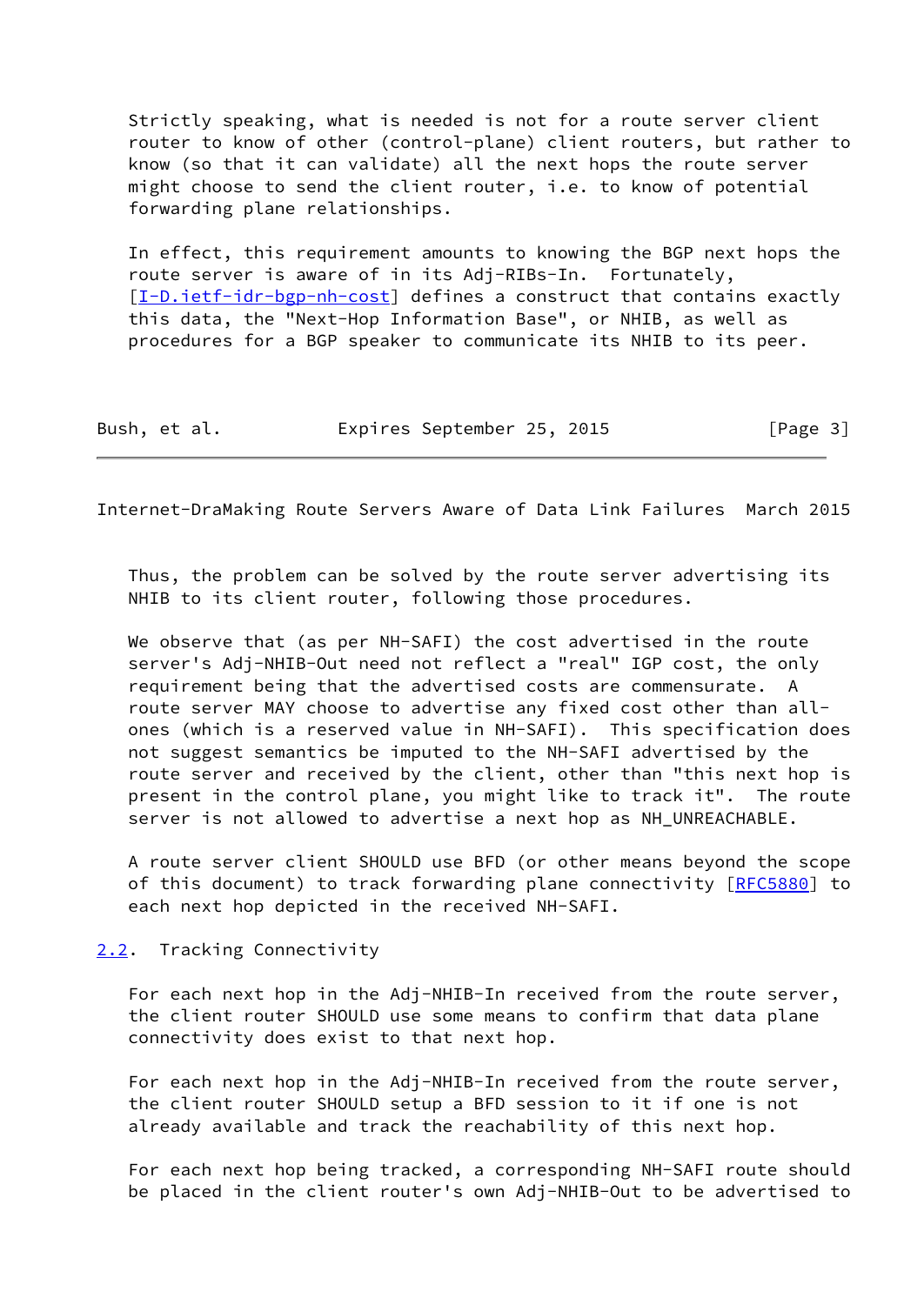the route server. Any next hop for which connectivity has failed should have its cost advertised as NH\_UNREACHABLE. (This may also be done as a result of policy even if connectivity exists.) Any other next hop should have some feasible cost advertised. The values advertised may be all equal, or may be set according to policy or other implementation-specific means.

 If the test of connectivity between one client router and another client router has failed the client router that detected this failure should perform connectivity test for a configurable amount of time (preferable 24 hours) on a regular basis (e.g. every 5 minutes). If during this time no connectivity can be restored no more testing is performed and this client router is advertised as NH\_UNREACHABLE until manually changed or the client router is rebooted.

Bush, et al. **Expires September 25, 2015** [Page 4]

<span id="page-4-0"></span>Internet-DraMaking Route Servers Aware of Data Link Failures March 2015

<span id="page-4-1"></span>[3](#page-4-1). Advertising Client Router Connectivity to the Route Server

 As discussed above, a client router will advertise its Adj-NHIB-Out to the route server. The route server should use this information as input to its own decision process when computing the Adj-RIB-Out for this peer. This peer-dependent Adj-RIB-Out is then advertised to this peer. In particular, the route server MUST exclude any routes whose next hops the client has declared to be NH UNREACHABLE. The route server MAY also consider the advertised cost to be the "IGP cost" section [9.1 \[RFC4271\]](https://datatracker.ietf.org/doc/pdf/rfc4271#section-9.1) when doing this computation.

<span id="page-4-2"></span>[4](#page-4-2). Utilizing Next Hop Unreachablility Information at Client Routers

 A client router detecting an unreachable next hop signals this information to the route server as described above. Also, it treats the routes as unresolvable as per section [9.1.2.1 \[RFC4271\]](https://datatracker.ietf.org/doc/pdf/rfc4271#section-9.1.2.1) and proceeds with route selection as normal.

 Changes in nexthop reachability via these mechanisms should receive some amount of consideration toward avoiding unnecessary route flapping. Similar mechanisms exist in IGP implementations and should be applied to this scenario.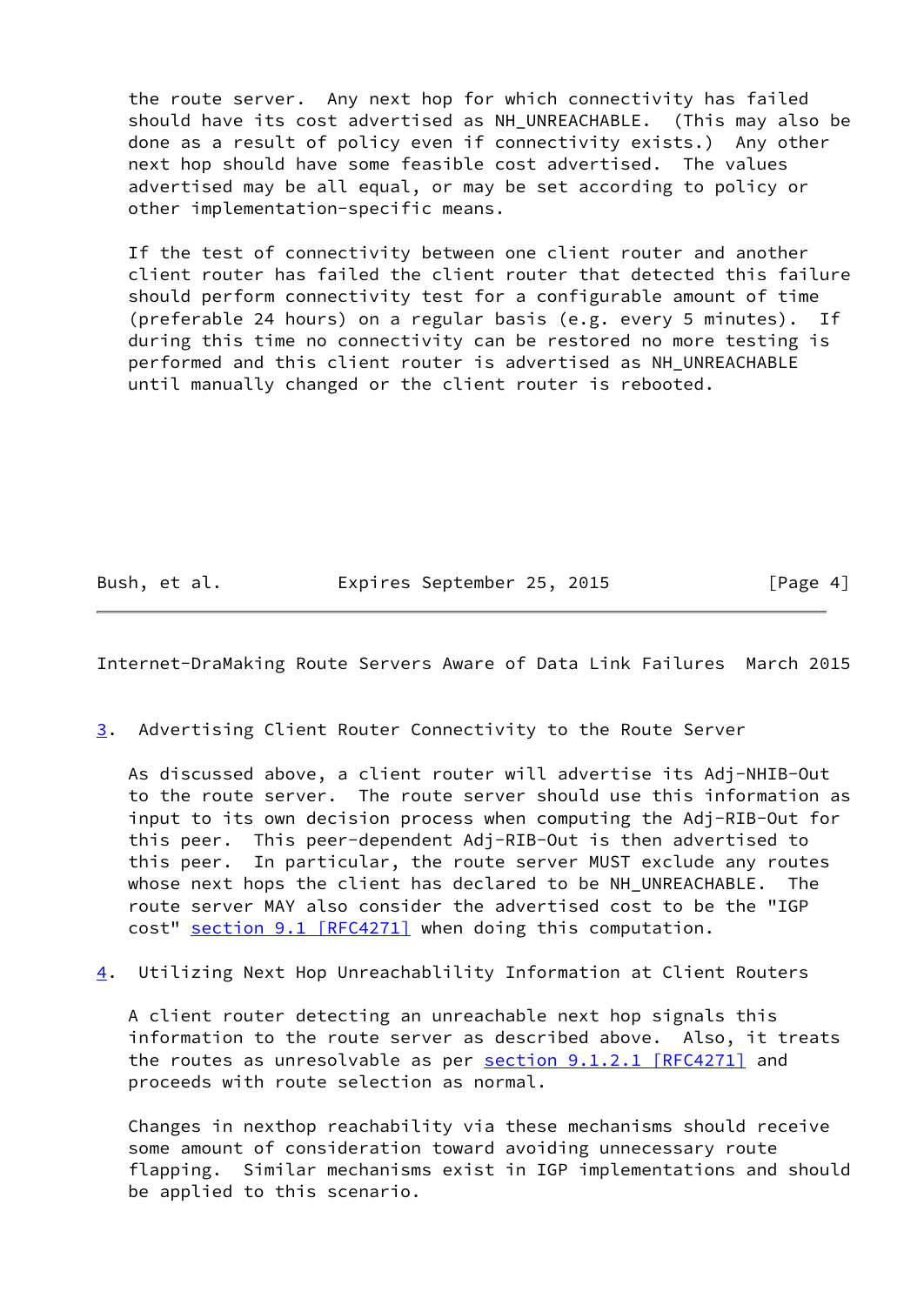## <span id="page-5-0"></span>[5](#page-5-0). Recommendations for Using BFD

 The RECOMMENDED way a client router can confirm the data plane connectivity to its next hops is available, is the use of BFD in asynchronous mode. Echo mode MAY be used if both client routers running a BFD session support this. The use of authentication in BFD is OPTIONAL as there is a certain level of trust between the operators of the client routers at a particular IXP. If trust cannot be assumed, it is recommended to use pair-wise keys (how this can be achieved is outside the scope of this document). The ttl/hop limit values as described in section [5 \[RFC5881\]](https://datatracker.ietf.org/doc/pdf/rfc5881#section-5) MUST be obeyed in order to secure BFD sessions from packets coming from outside the IXP.

 There is interdependence between the functionality described in this document and BFD from an administrative point of view. To streamline behaviour of different implementations the following is RECOMMENDED:

- o If BFD is administratively shut down by the administrator of a client router then the functionality described in this document MUST also be administratively shut down.
- o If the administrator enables the functionality described in this document on a client router then BFD MUST be automatically enabled.

| Bush, et al. | Expires September 25, 2015 | [Page 5] |
|--------------|----------------------------|----------|

<span id="page-5-1"></span>Internet-DraMaking Route Servers Aware of Data Link Failures March 2015

 The following values of the BFD configuration of client routers (see section [6.8.1 \[RFC5880\]](https://datatracker.ietf.org/doc/pdf/rfc5880#section-6.8.1)) are RECOMMENDED in order to allow a fast detection of lost data plane connectivity:

- o DesiredMinTxInterval: 1,000,000 (microseconds)
- o RequiredMinRxInterval: 1,000,000 (microseconds)
- o DetectMult: 3

 The configuration values above are a trade-off between fast detection of data plane connectivity and the load client routers must handle keeping up the BFD communication. Selecting smaller DesiredMinTxInterval and RequiredMinRxInterval values generates lots of BFD packets, especially at larger IXPs with many hundreds of client routers.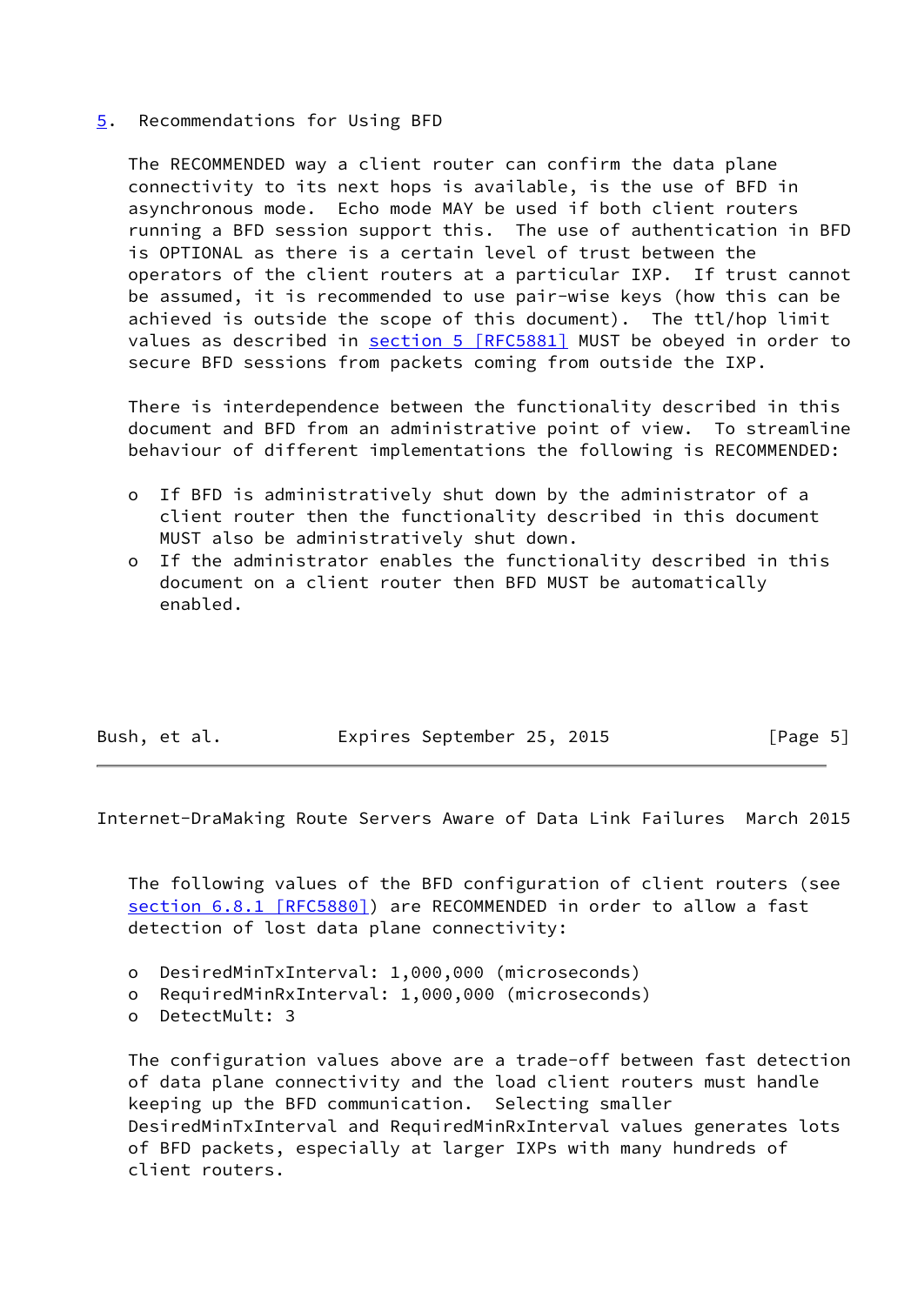The configuration values above are selected in order to handle brief interrupts on the data plane. Otherwise, if a BFD session detects a brief data plane interrupt to a particular client router, it will cause to signal the route server that is should remove routes from this client router and tell it shortly afterwards to add the routes again. This is disruptive and computational expensive on the route server.

 The configuration values above are also partially impacted by BGP advertisement time in reaction to events from BFD. If the configuration values are selected so that BFD detects data plane interrupts a lot faster than the BGP advertisement time, a data plane connectivity flapping could be detected by BFD but the route server is not informed about them because BGP is not able to transport this information fast enough.

 As discussed, finding good configuration values is hard so a client router administrator MAY select better suited values depending on the special needs of the particular deployment.

<span id="page-6-0"></span>[6](#page-6-0). Bootstrapping

 If the route server starts it does not know anything about connectivity states between client routers. So, the route server assumes optimistically that all client routers are able to reach each other unless told otherwise.

<span id="page-6-1"></span>[7](#page-6-1). Other Considerations

 For purposes of routing stability, implementations may wish to apply hysteresis ("holddown") to next hops that have transitioned from reachable to unreachable and back.

| Bush, et al. |  | Expires September 25, 2015 |  |  | [Page 6] |  |  |
|--------------|--|----------------------------|--|--|----------|--|--|
|--------------|--|----------------------------|--|--|----------|--|--|

<span id="page-6-3"></span>Internet-DraMaking Route Servers Aware of Data Link Failures March 2015

<span id="page-6-2"></span>[8](#page-6-2). Normative References

<span id="page-6-5"></span> [I-D.ietf-idr-bgp-nh-cost] Varlashkin, I. and R. Raszuk, "Carrying next-hop cost information in BGP", [draft-ietf-idr-bgp-nh-cost-01](https://datatracker.ietf.org/doc/pdf/draft-ietf-idr-bgp-nh-cost-01) (work in progress), March 2012.

<span id="page-6-4"></span>[I-D.ietf-idr-ix-bgp-route-server]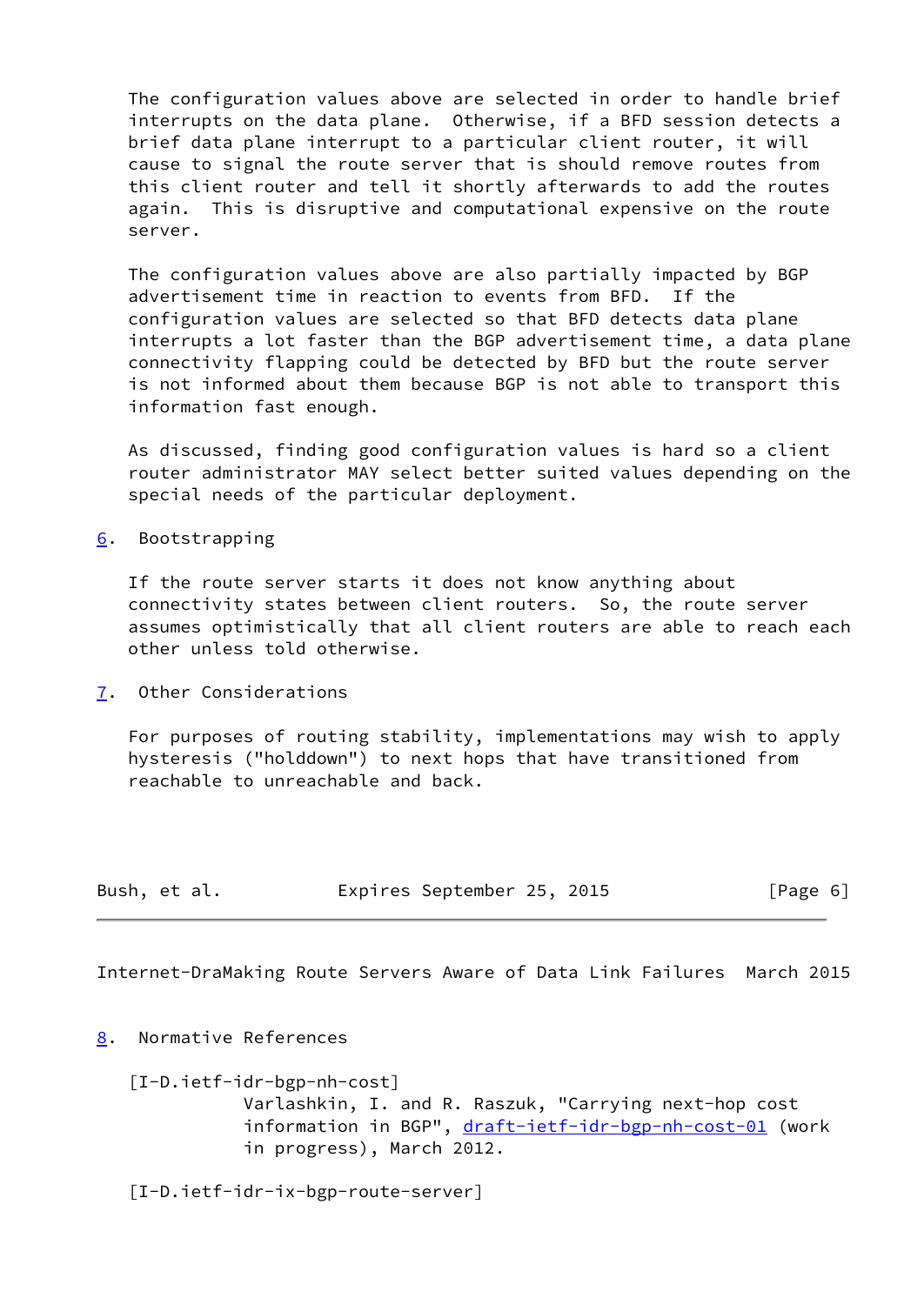Jasinska, E., Hilliard, N., Raszuk, R., and N. Bakker, "Internet Exchange Route Server", [draft-ietf-idr-ix-bgp](https://datatracker.ietf.org/doc/pdf/draft-ietf-idr-ix-bgp-route-server-06) [route-server-06](https://datatracker.ietf.org/doc/pdf/draft-ietf-idr-ix-bgp-route-server-06) (work in progress), December 2014.

- [RFC2119] Bradner, S., "Key words for use in RFCs to Indicate Requirement Levels", [BCP 14](https://datatracker.ietf.org/doc/pdf/bcp14), [RFC 2119](https://datatracker.ietf.org/doc/pdf/rfc2119), March 1997.
- [RFC2439] Villamizar, C., Chandra, R., and R. Govindan, "BGP Route Flap Damping", [RFC 2439](https://datatracker.ietf.org/doc/pdf/rfc2439), November 1998.
- [RFC4271] Rekhter, Y., Li, T., and S. Hares, "A Border Gateway Protocol 4 (BGP-4)", [RFC 4271](https://datatracker.ietf.org/doc/pdf/rfc4271), January 2006.
- [RFC5880] Katz, D. and D. Ward, "Bidirectional Forwarding Detection (BFD)", [RFC 5880,](https://datatracker.ietf.org/doc/pdf/rfc5880) June 2010.
- [RFC5881] Katz, D. and D. Ward, "Bidirectional Forwarding Detection (BFD) for IPv4 and IPv6 (Single Hop)", [RFC 5881](https://datatracker.ietf.org/doc/pdf/rfc5881), June 2010.

Authors' Addresses

 Randy Bush Internet Initiative Japan 5147 Crystal Springs Bainbridge Island, Washington 98110 US

Email: randy@psg.com

 Jeffrey Haas Juniper Networks, Inc. 1194 N. Mathilda Ave. Sunnyvale, CA 94089 US

Email: jhaas@juniper.net

Bush, et al. **Expires September 25, 2015** [Page 7]

Internet-DraMaking Route Servers Aware of Data Link Failures March 2015

John G. Scudder